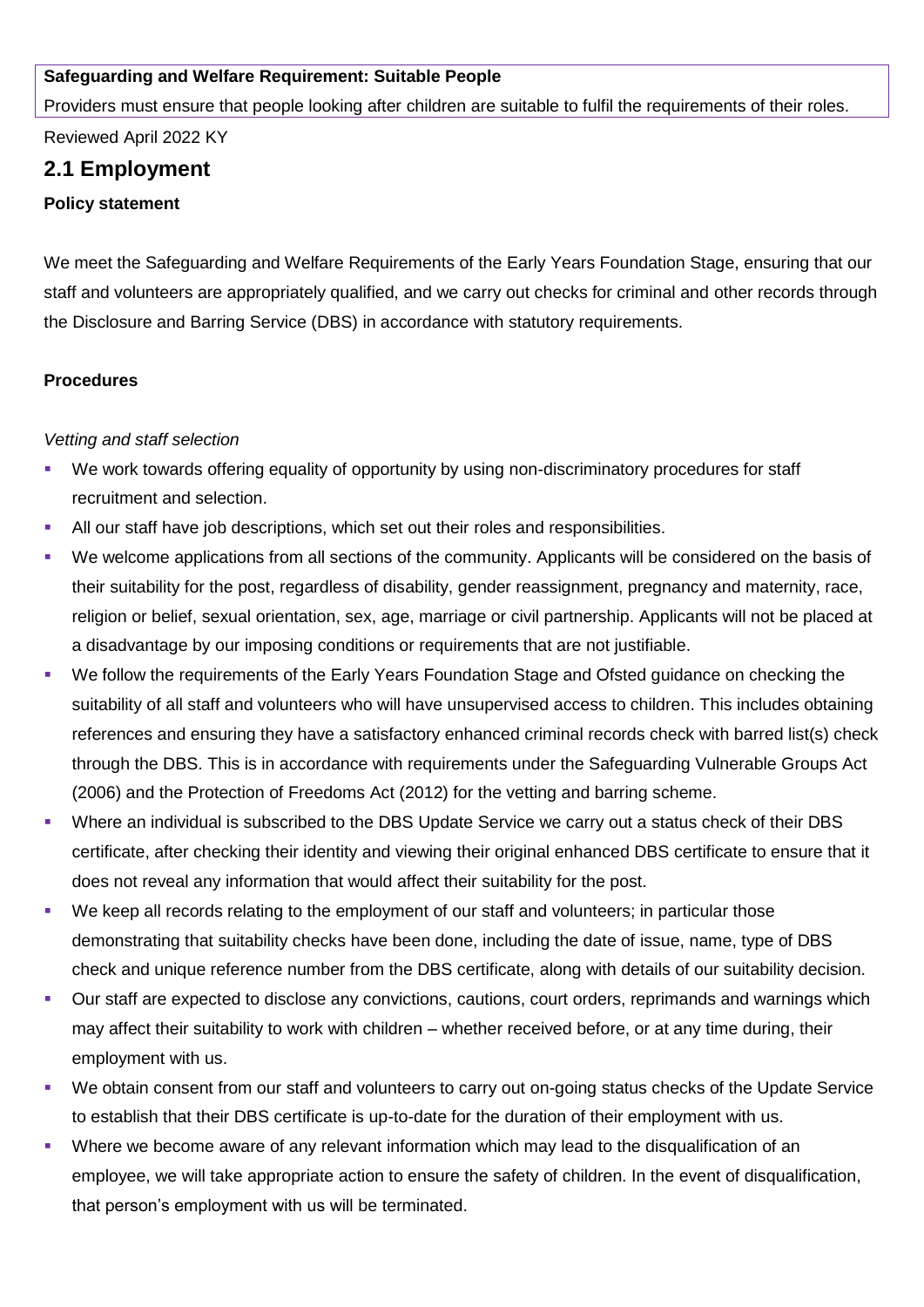## *Notifying Ofsted of changes*

We inform Ofsted of any changes to our Registered Person (trustees/director(s)/owner(s) our provision) and/or our manager.

# *Training and staff development*

- Our manager and deputy hold the CACHE Level 3 Diploma for the Children and Young People's Workforce or an equivalent qualification and at least half of our other staff members hold the CACHE Level 2 Certificate for the Children and Young People's Workforce or an equivalent or higher qualification.
- We provide regular in-service training to all our staff whether paid staff or volunteers through the Early Years Alliance and external agencies.
- Our budget allocates resources to training.
- We provide our staff with induction training in the first week of their employment. This induction includes our Health and Safety Policy and Safeguarding Children and Child Protection Policy. Other policies and procedures are introduced within an induction plan.
- We support the work of our staff by holding regular supervision meetings and appraisals.
- We are committed to recruiting, appointing and employing staff in accordance with all relevant legislation and best practice.

## *Staff taking medication/other substances*

- If a member of staff is taking medication which may affect their ability to care for children, we ensure that they seek further medical advice. Our staff will only work directly with the children if medical advice confirms that the medication is unlikely to impair their ability to look after children properly.
- Staff medication on the premises will be stored securely and kept out of reach of the children at all times.
- **■** If we have reason to believe that a member of our staff is under the influence of alcohol or any other substance that may affect their ability to care for children, they will not be allowed to work directly with the children and further action will be taken.

#### *Managing staff absences and contingency plans for emergencies*

- Our staff take their holiday breaks when the setting is closed. Where a staff member may need to take time off for any reason other than sick leave or training, this is agreed with our supervisor with sufficient notice.
- Where our staff are unwell and take sick leave in accordance with their contract of employment, we organise cover to ensure ratios are maintained.
- Sick leave is monitored, and action is taken where necessary, in accordance with the individual's contract of employment.
- We have contingency plans to cover staff absences, as follows:

Staff absences are covered by staff that would not normally be working on that day if they are available, our supply member of staff or Careline agency staff **0118 9585858**.